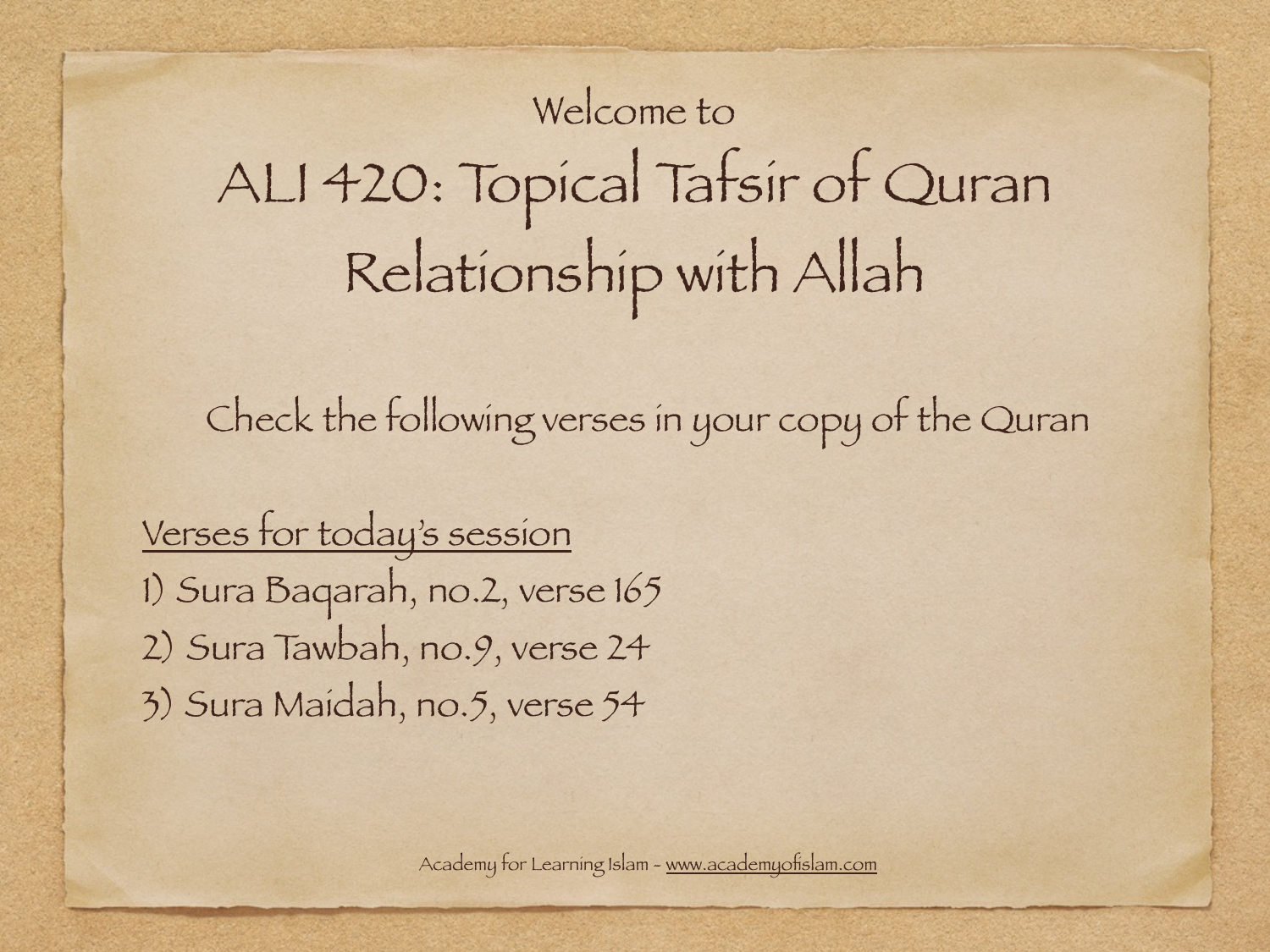# Topics for the course

Love of Allah

Awe of Allah

Submission to Allah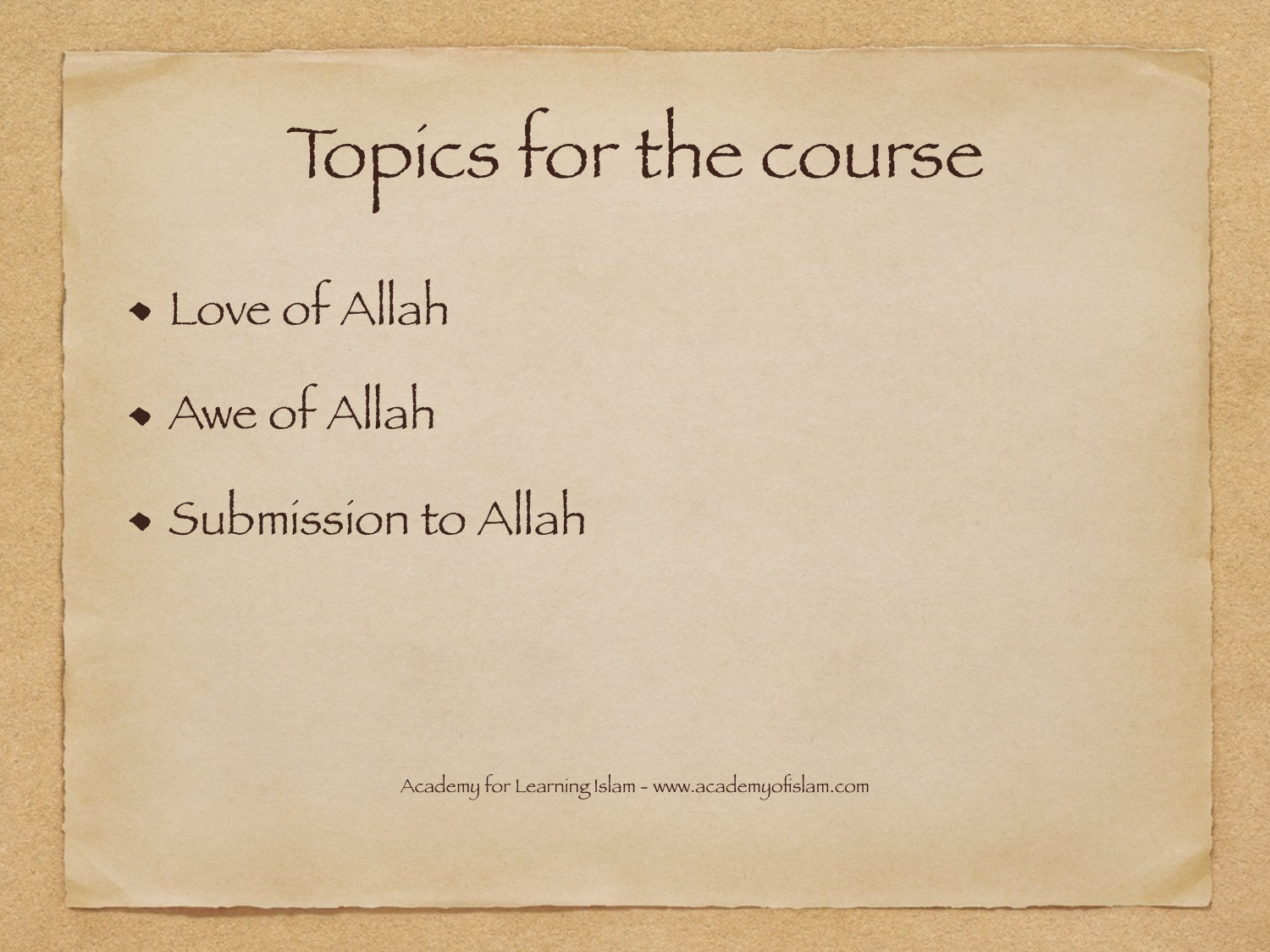### Sura Baqarah, no.2, verse 165

وَمِنَ النَّاسِ مَنْ يَتَّخِذُ مِنْ دُونِ اللَّهِ أنْدَادًا يُحِبُّونَهُمْ كَحُبِّ اللَّهِۖ وَالَّذِينَ آمَنُوا أشَدُّ حُبًا لِلَّهِ

And there are some among mankind who take others as equals to Allah, they love them as they should love Allah, but those who believe are stronger in love for Allah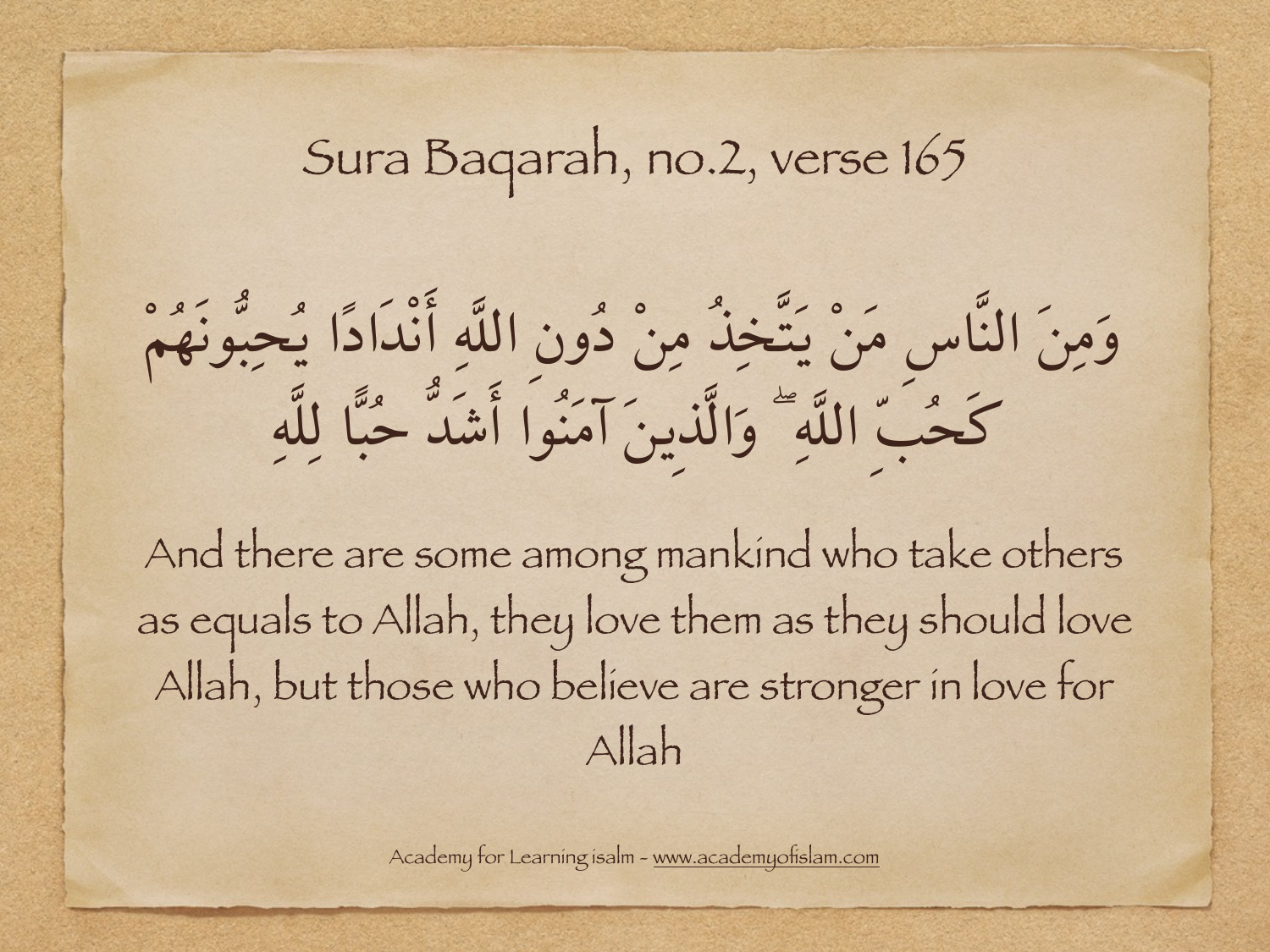# 'أنْدَادًا' word The

Plural of د ن - equal, alike ֺ֚

In other verses a slightly different phrase is used;

therefore do not set up فَلَا تَجْعَلُوا لِلَّهِ أَنْدَادًا - 2:22 equals to Allah

And they set up equals with وَجَعَلُوا لِلَّهِ أَنْدَادًا - 14:30 Allah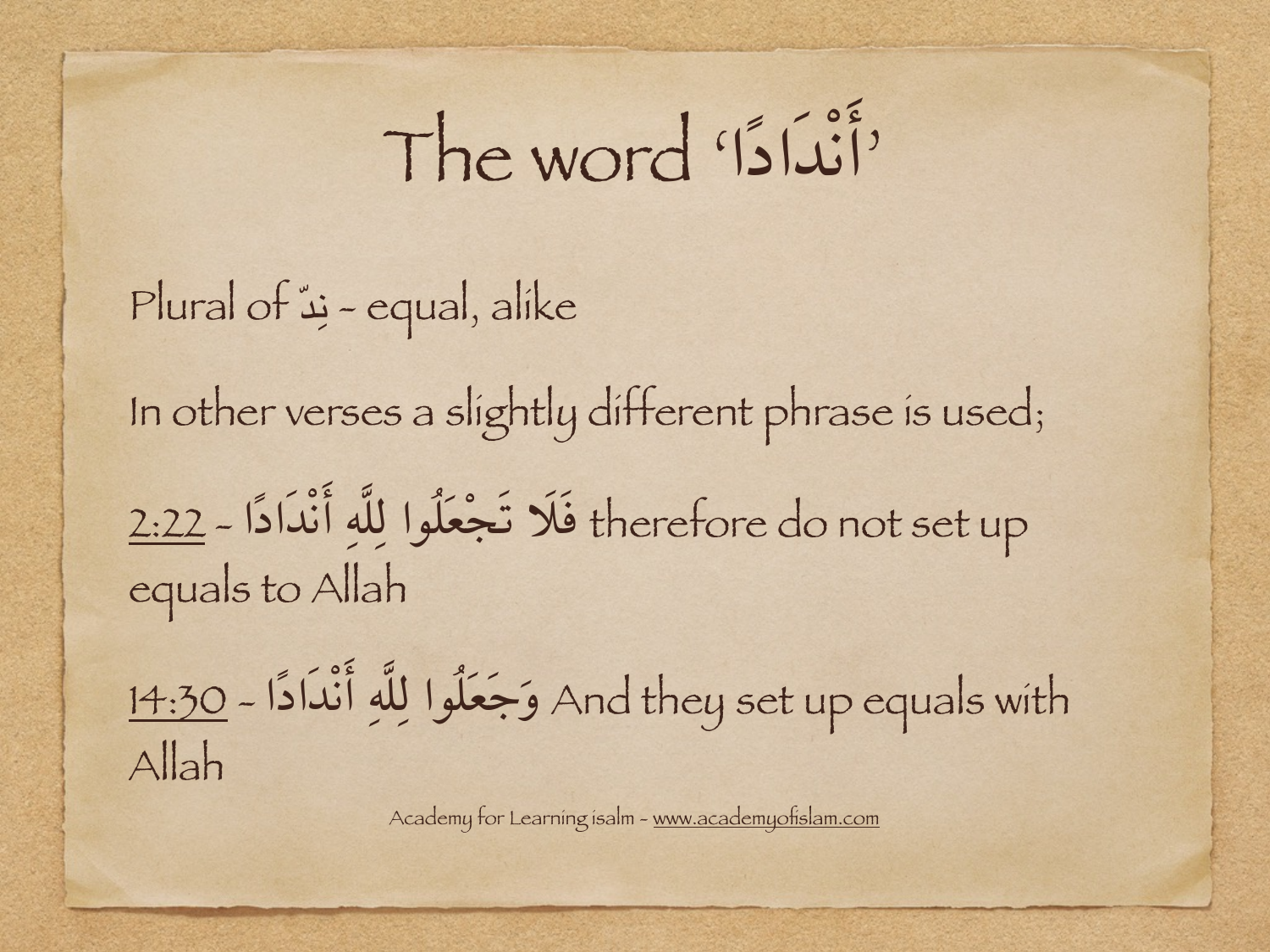# Points from the verse

- The verse before it talks about Allah, describing His qualities. Knowledge of Allah and knowledge of His blessings leads to love of Allah.
- Some people despite this still love others/other things the way they should love Allah.
- The objects of love could refer to leaders who are loved and respected as authority.
- Emotions and beliefs are linked
- Love of Allah is real, not metaphorical. It is an emotion that stems form belief and leads to obedience. It shares the same basic quality as the love for others but differs in intensity.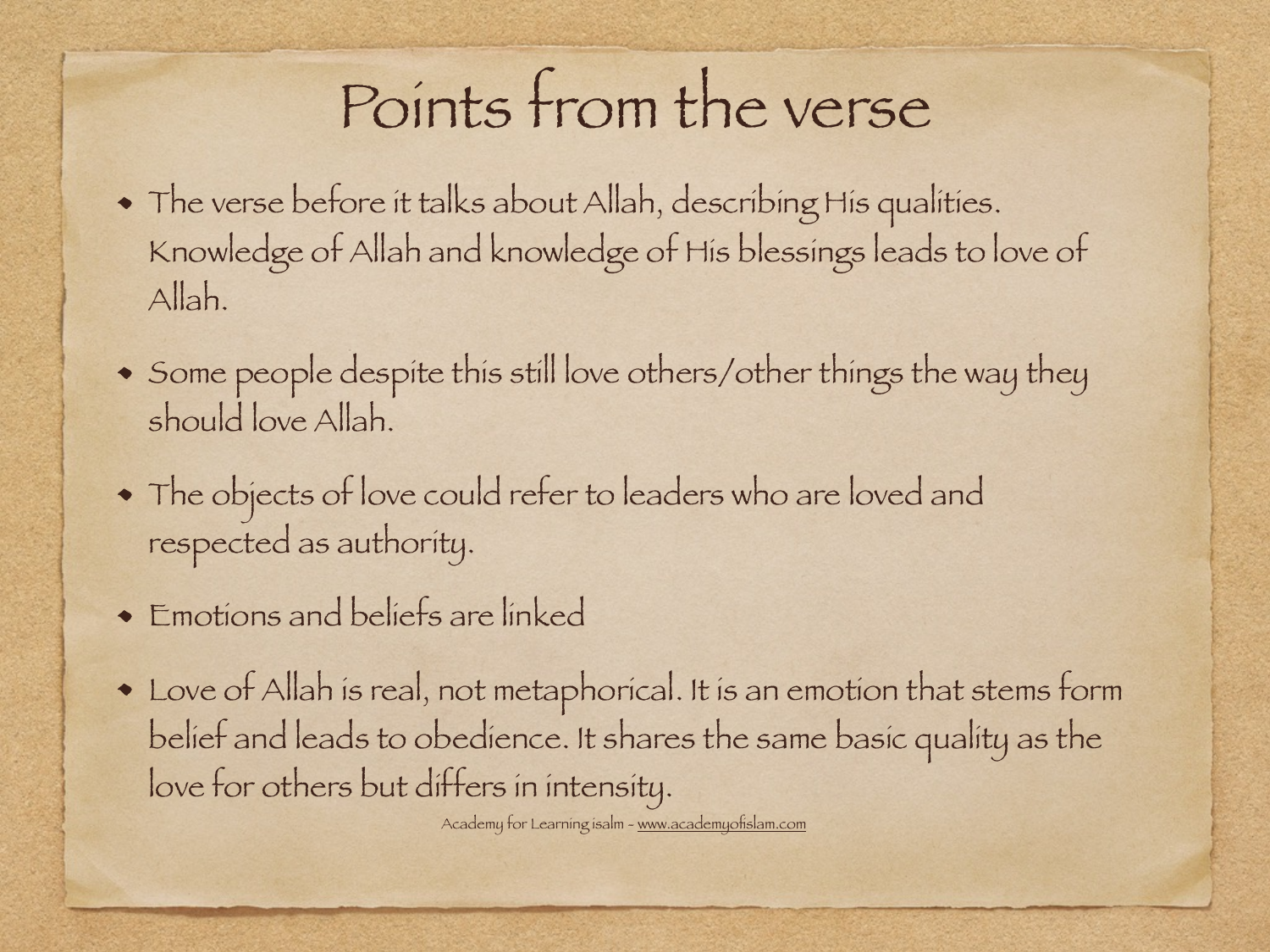## What increases love of Allah

- 1. Knowing Allah's qualities of beauty and perfection
- 2. Appreciating Allah's blessings
- 3. Understanding Allah's love for the human being
- 4. Constant Dhikr and Reflection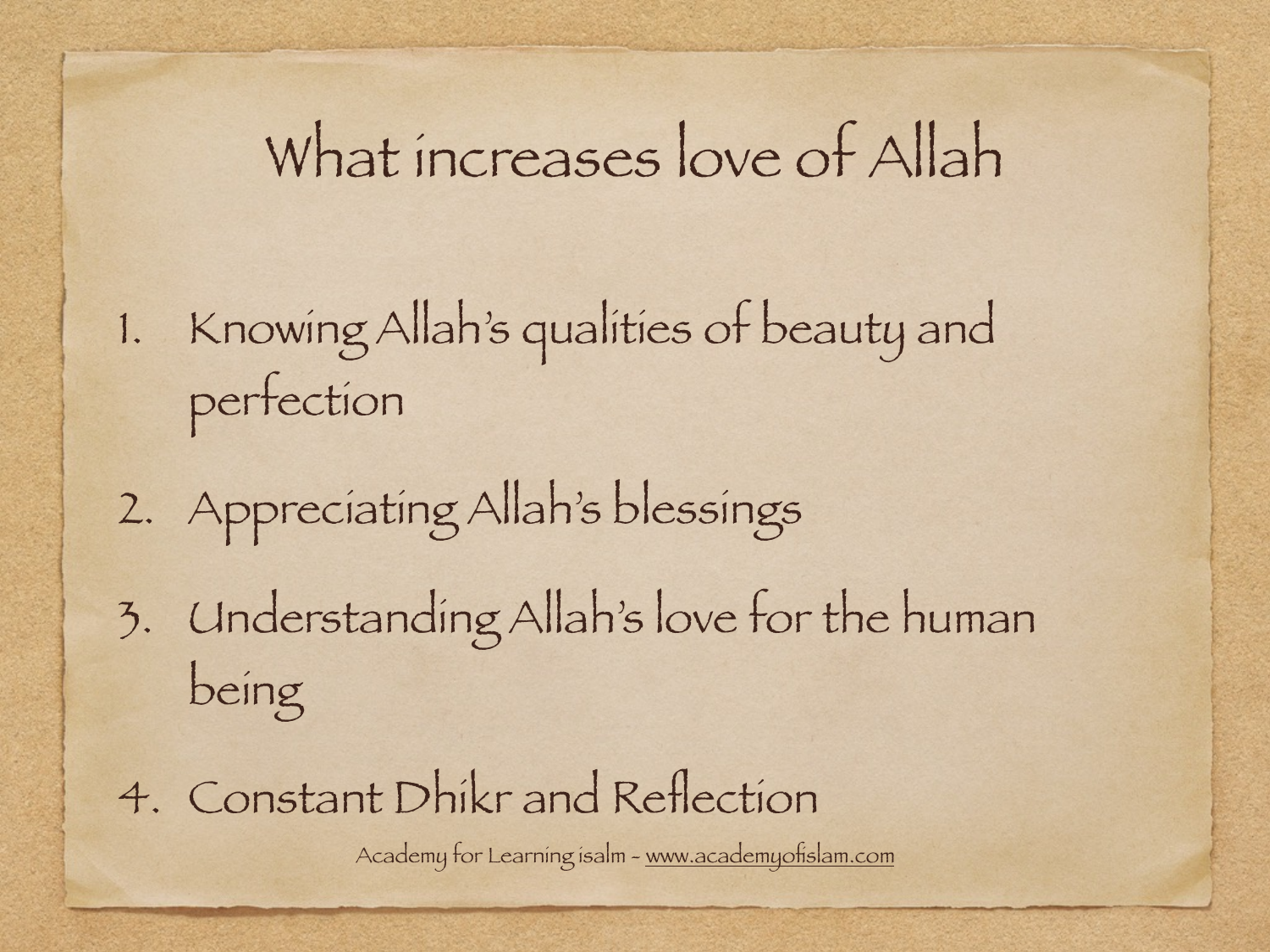#### Sura Tawbah, no.9, verse 24

قُلْ إِنْكَانَ آبَاؤُكُمْ وَأَبْنَاؤُكُمْ وَإِخْوَانُكُمْ وَأَزْوَاجُكُمْ وَعَشِيرَتُكُمْ وَأَمْوَالٌ اقْتَرَفْتُمُوهَا وَتِجَارَةٌ تَخْشَوْنَ كَسَادَهَا وَمَسَاكِنُ تَرْضَوْنَهَا أَحَبَّ إلَيْکُمْ مِنَ اللَّهِ وَرَسُولِهِ وَجِهَادٍ فِي سَبِيلِهِ فَتَرَبَّصُوا حَتَّىٰ يَأتِيَ اللَّهُ بِأمْرِهِ

Say: If your fathers, your sons, your brothers, your spouses, your kinsfolk, the wealth that you have gained; the business in which you fear a decline, or the dwellings in which you delight are more beloved to you than Allah, or His Messenger, or the striving in His cause;- then wait until Allah brings about His command.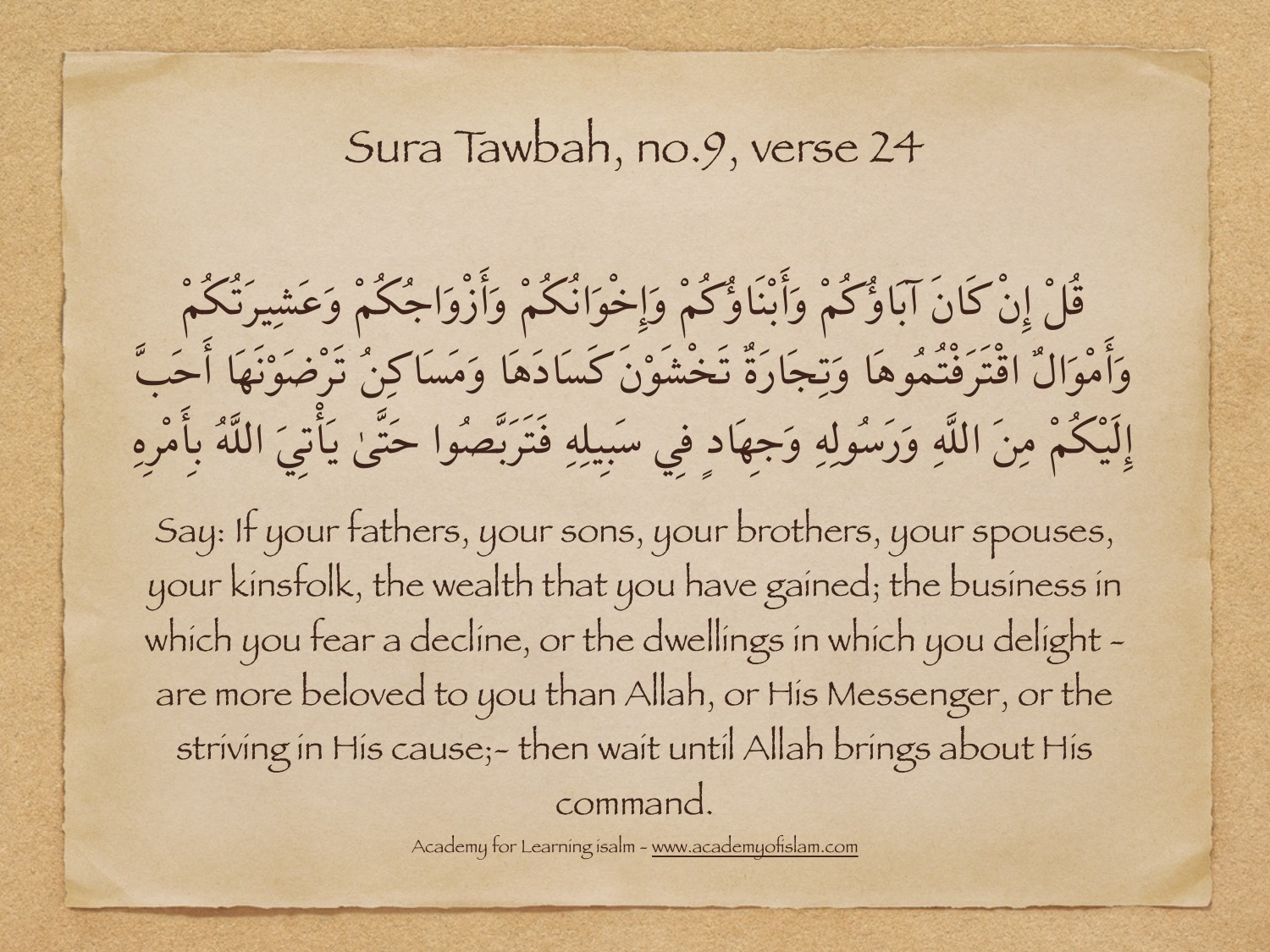#### Sura Maidah, no.5, verse 54

يَا أيُّهَا الَّذِينَ آمَنُوا مَنْ يَرْتَدَّ مِنْكُمْ عَنْ دِينِهِ فَسَوْفَ يَأتِي اللَّهُ بِقَوْمٍ يُحِبُّهُمْ وَيُحِبُّونَهُ أذِلَّةٍ عَلَى الْمُؤمِنِينَ أعِزَّةٍ عَلَى الْکَافِرِينَ ۚ يُجَاهِدُونَ فِي سَبِيلِ اللَّهِ وَلَا يَخَافُونَ لَوْمَةَ لَائِمٍ

O you who believe! whoever from among you turns back from his religion, then soon Allah will bring a people whom He loves and they love Him, humble with the believers, firm against the unbelievers, they shall strive hard in Allah's way and shall not fear the blame of any blamer